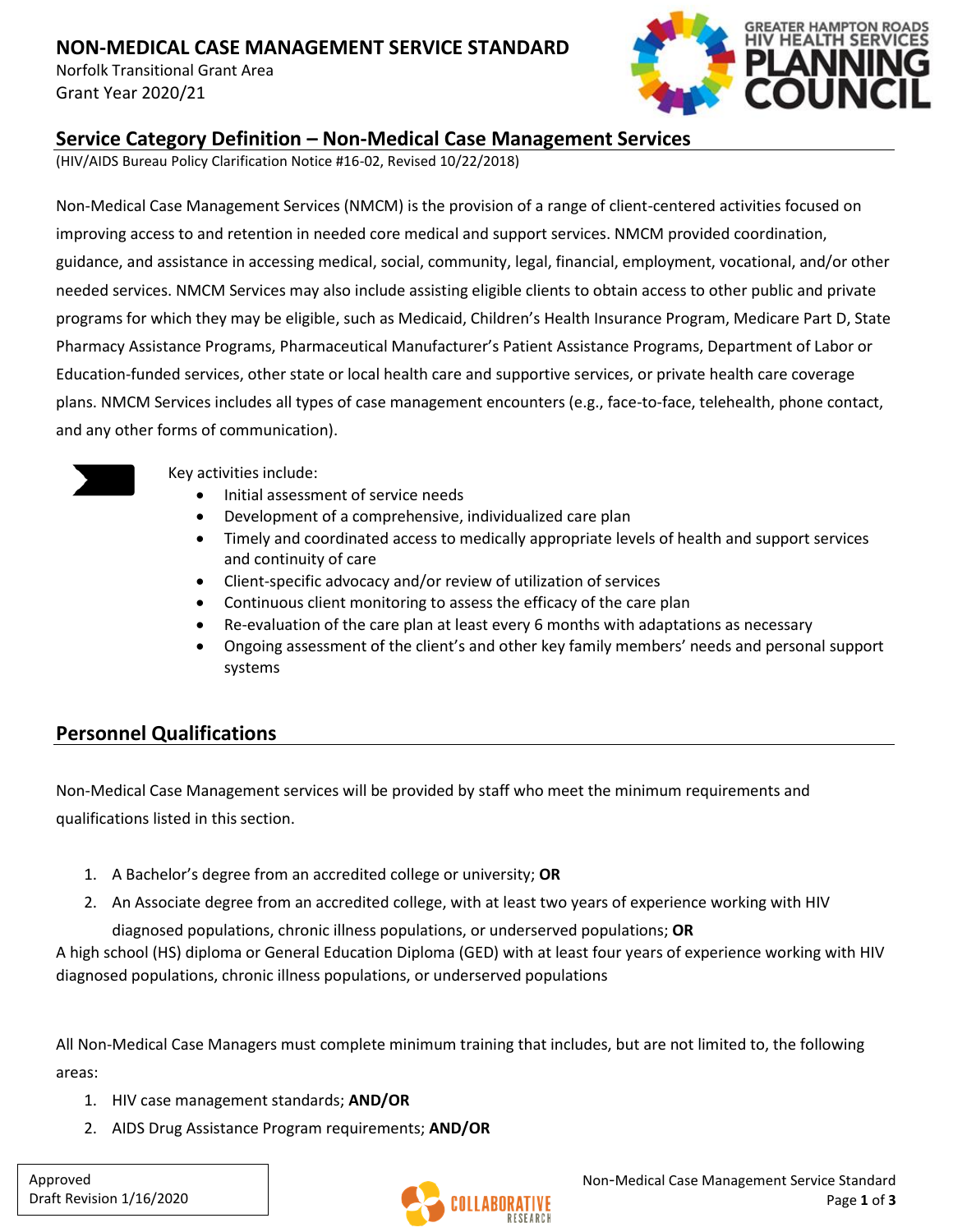## **NON-MEDICAL CASE MANAGEMENT SERVICE STANDARD**

Norfolk Transitional Grant Area Grant Year 2020/21



- 3. Health Insurance Premium and Cost Sharing Assistance program; **AND/OR**
- 4. HIV disease processes, treatment, testing, legal ramifications to include confidentiality, counseling/referral and prevention, and ethics (Such as Fundamentals of HIV/HCV Counseling and Testing Training); **AND/OR**
- 5. At least one (1) hour of cultural diversity training annually; **AND/OR**
- 6. Medicaid, Medicare, and Marketplace training/updates; **AND/OR**
- 7. Health education, risk-reduction, and harm reductions; **AND/OR**
- 8. STI prevention strategies, pre-exposure prophylaxis (PrEP), and post-exposure prophylaxis (PEP); **AND/OR**
- 9. Access to and knowledge of all RWHAP core and support services in the TGA; **AND/OR**
- 10. Access to and knowledge of non-RWHAP funded services that ensures that the RWHAP remains the payer of last resort.

### **Subrecipients Responsibilities**

- Maintain client records that include the required elements as detailed by the grantee, including:
	- o Date of encounter
	- o Type of encounter
	- o Duration of encounter
	- o Key activities, including benefits/ entitlement counseling and referral services